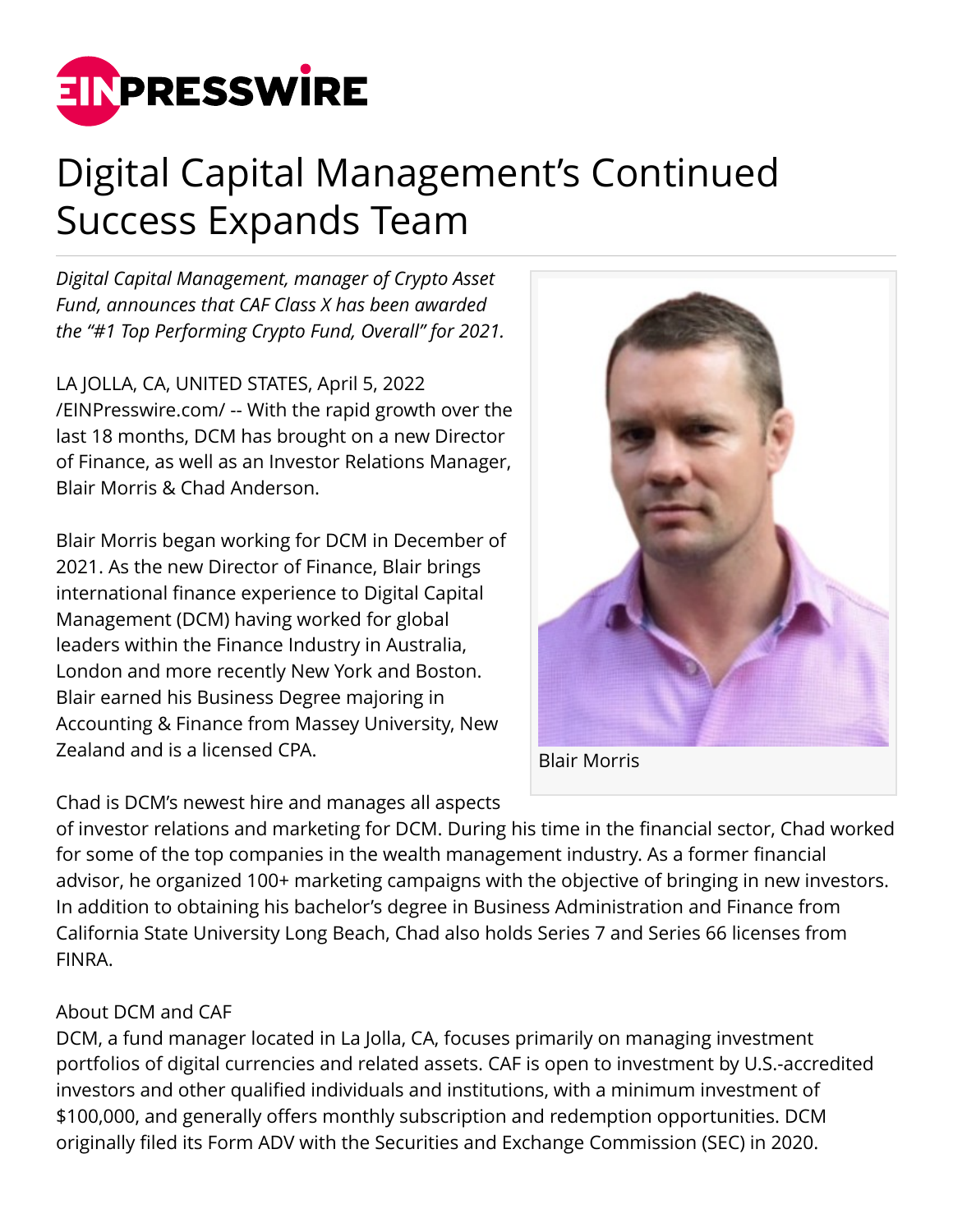Class X is reserved for prior investors and is closed to new investments. However, given the success of Class X, CAF launched Class F this year, which follows a similar, but, in our opinion, improved, strategy. Class F is a quasi-fixed-income share class, with staking and mining (like Class X) as well as yield farming and lending.

CFR uses its Performance Database to determine award winners. Winners are selected based on performance data, net of fees, provided to CFR for the various award categories. Access to the performance database and individual fund returns is restricted to accredited investors and qualified clients.

\* Past performance does not guarantee future results. See the Crypto Fund Research website [here](https://cryptofundresearch.com/crypto-fund-performance-awards/) for further details.



Chad Anderson

## For More Information

Additional information, and registration for access to newsletters, current performance data, and monthly performance update webinars, is available at [www.digital-capital](https://www.digital-capital-management.com/)[management.com.](https://www.digital-capital-management.com/) For further information, please contact DCM Investor Relations at investor.relations@digitial-capital-management.com.

## **Disclosures**

This Release is directed to sophisticated prospective investors for informational purposes only in relation to strategies offered by CAF, LLC ("Fund"). This is neither an offer to sell nor a solicitation for an offer to buy interests of the Fund, which are offered and sold in the United States per the exemption provided by Rule 506(c) of Reg. D under the Securities Act of 1933, and other applicable exemptions. The Fund is not registered as an investment company under the Investment Company Act of 1940. Any offer to sell or solicitation of an offer to buy Fund interests will be made solely through a definitive Fund offering document in compliance with the terms of applicable laws. As the information in this Release does not comport to be complete, it is entirely subject to and qualified by the information provided by such definitive offering document.

Awards/rankings do not represent any single investor's experience. There is no guarantee that any investment will achieve its objectives, generate profits, or avoid losses, and past performance is not necessarily indicative of future results. Investments in digital currencies or funds pursuing investments in digital currencies and related assets are very speculative and can involve a high degree of risk. Investors must have the financial ability, sophistication, experience,